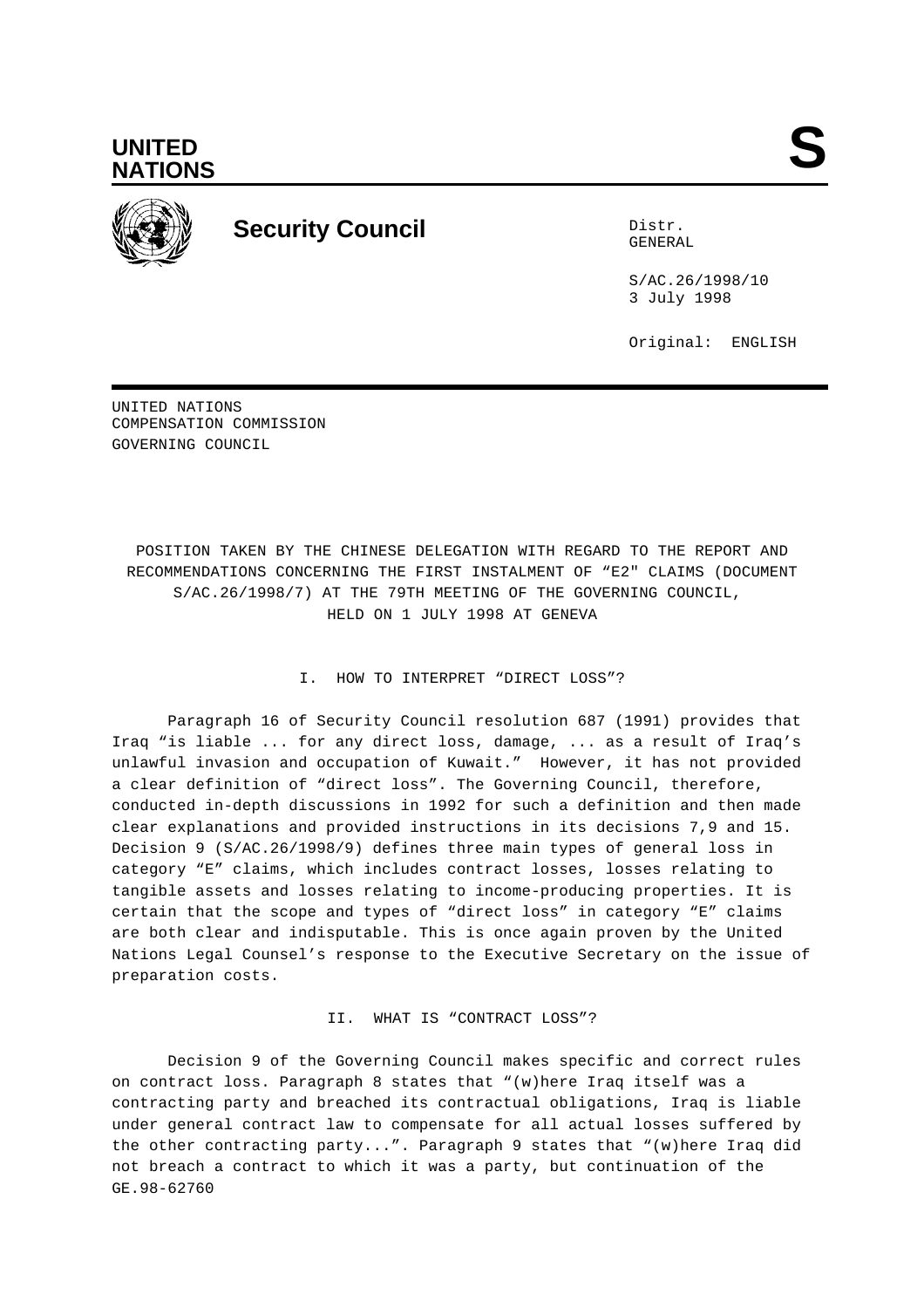S/AC.26/1998/10 Page 2

contract became impossible for the other party as a result of Iraq's invasion and occupation of Kuwait, Iraq is liable for any direct loss the other party suffered as a result ...".

According to the above paragraphs, two guidelines can be drawn:

- (i) Iraq is liable for all actual losses suffered when it breached its contractual obligations. If there was no breach, there should be no liability under general contract law.
- (ii) Breach of contract resulting from Iraq's invasion and occupation of Kuwait is within the jurisdiction of the Commission.

What is the meaning of "breach of contract"? Black's Law Dictionary defines "breach of contract" as "failure, without legal excuse, to perform any promise which forms the whole or part of a contract." The contract provisions are the very basis for deciding whether a breach has occurred or not. As far as Iraq's contractual obligations are concerned, the factual failure by Iraq to fulfil the obligations due after 2 August 1990 (payments or other ones) provided in a contract means a breach of contract by Iraq. Since Iraq cannot use its unlawful invasion and occupation of Kuwait as a legal excuse for its failure to fulfil contractual obligations, the other party to a contract has the right to claim for compensation for all contract losses in accordance with the Security Council resolution and the Governing Council decisions.

The findings in paragraph 90 of the "E2" report (S/AC.26/1998/7) actually establish a "three months" criterion. That criterion, if adopted, means any claim wherein the claimant fulfilled its performance prior to 2 May 1990 would be excluded from the jurisdiction of the Commission.

The findings in paragraph 90 are without legal basis. First, the views of the "E2" report are not consistent with general contract law. They are not based on the provisions of original contracts, but on a subjective assumption or decision without legal foundation. Second, contracts vary in their form and content. Contracts are justified and valid as long as they are reached by relevant parties on a voluntary basis and do not violate the relevant law. The panels should decide whether Iraq breached a contract or not in accordance with the provisions of original contracts rather than whether the other party has fulfilled its performance.

III. ARE THERE ANY SO-CALLED CUSTOMARY PAYMENT PRACTICES RELATING TO THE PERIOD BEFORE THE UNLAWFUL INVASION OF KUWAIT?

The payment practice mentioned in paragraph 88 and 89 of the "E2" report was the practice of Iraq before the Iran-Iraq war, but this practice has since changed. Therefore, it is insufficient only to refer to the practice before the Iran-Iraq war when making the jurisdictional rule. The